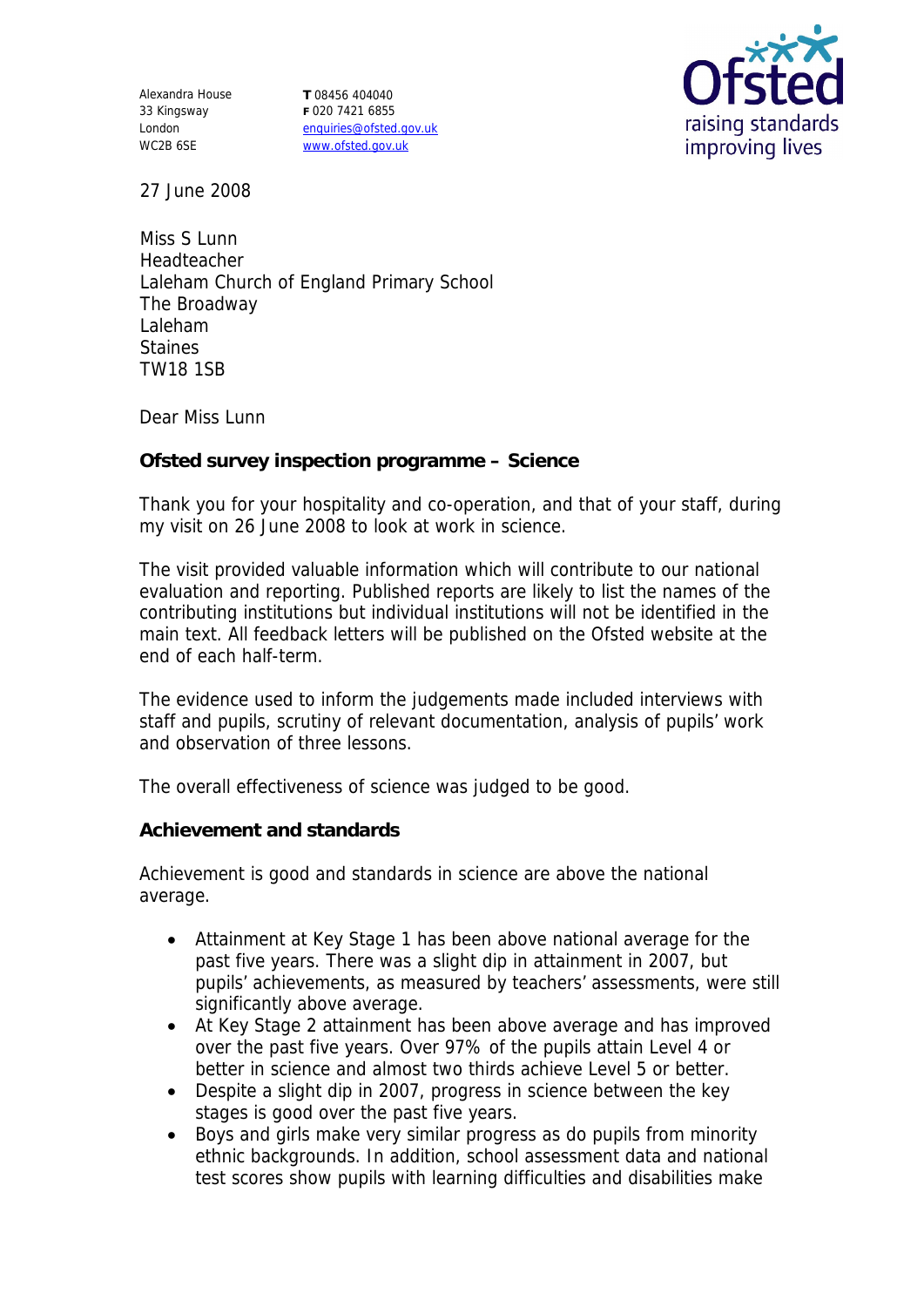better progress in science than might be expected from national averages.

- Pupils work with enthusiasm in science lessons. Their behaviour is good and they share and cooperate with each other successfully. They said that they really enjoy finding out new things and carrying out their own investigations.
- The standard of work in exercise books is generally of a good standard. However, sometimes there is too much focus is on completing worksheets and not enough on explaining or demonstrating understanding.

**Quality of teaching and learning in science**

Teaching and learning in science are good.

- All three lessons observed were judged to be good. Teachers are confident, well prepared and effectively use the science resources to create interest and encourage learning.
- Teachers effectively probe pupils' understanding and use directed questions skilfully, often allowing pupils time to explain and develop their thoughts.
- Practical work is good and relates both to the topic being studied and to the stage of development of the pupils.
- Teachers use information and communication technology (ICT) well to support learning. In one lesson the pupils enjoyed using a class set of digital cameras to record various habitats and organisms in the school grounds.
- When learning is most effective the teaching assistants are fully engaged with the whole class. They help individuals and groups and make sure that all, including the most able, are working well. Sometimes the support they provide focuses on too narrow a section of the pupils and they are less effective.
- Assessment in science is good. Teachers are confident about the progress being made by the pupils and the levels attained are appropriate and centrally recorded. The quality of marking is generally good but some is not diagnostic enough and there appears to be little follow-up to teachers' comments.

## **Quality of the curriculum**

The quality of the curriculum in science is good.

- The school makes good use of the QCA guidance and uses the published science materials to good effect. The curriculum allows all pupils access to the National Curriculum programmes of study for science, and practical work is well embedded in the schemes of work.
- Cross-curricular topics are planned on a termly basis by year group and the science activities then taught within that framework. This has the benefit of facilitating cross curricular links. However, the school recognises that more work has to be done to make sure that the skills of planning, predicting and recording are built on.